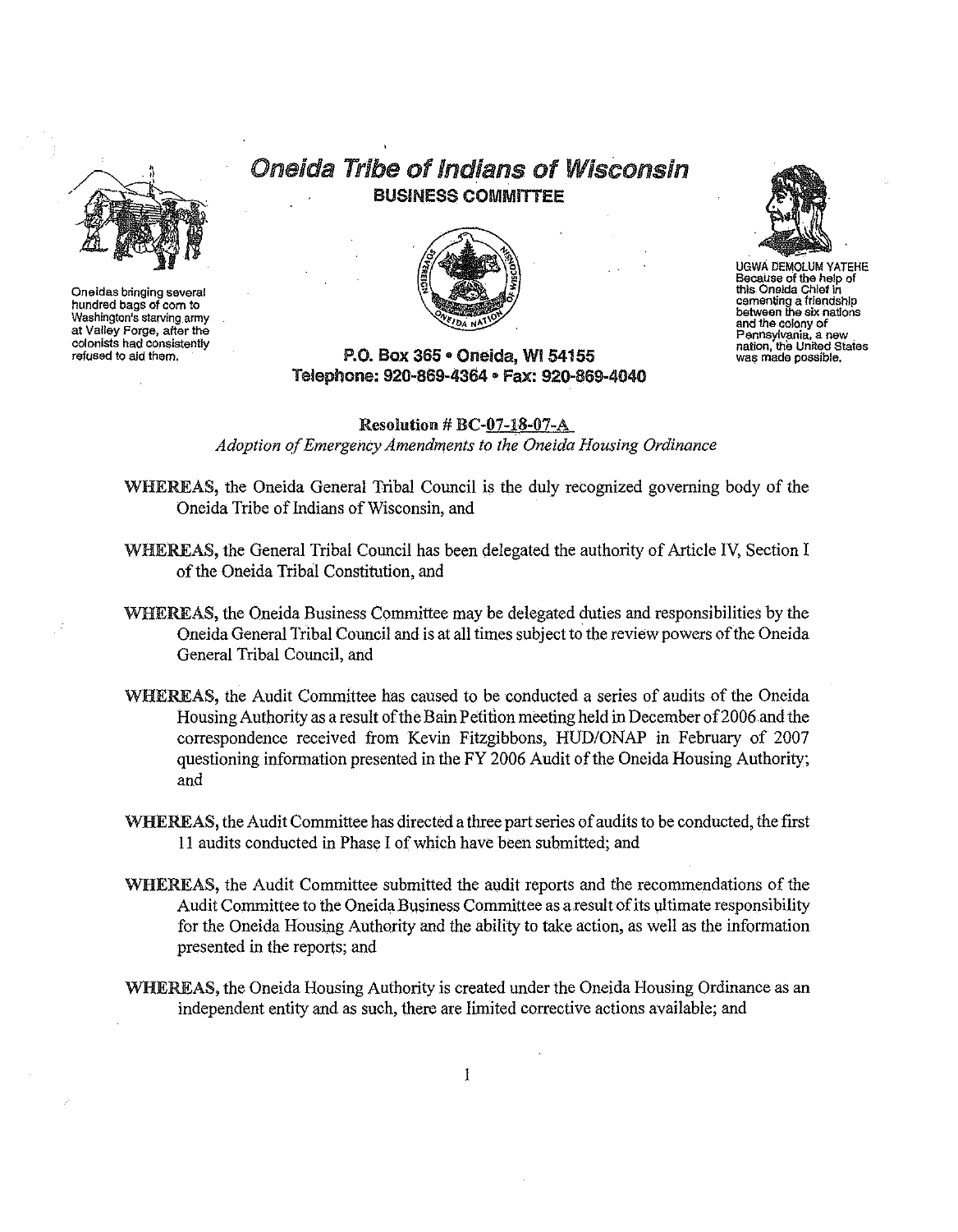Resolution # BC-07-18-07-A Page 2 of 3

WHEREAS, the Oneida General Tribal Council is the duly recognized governing body of the Oneida Tribe of Indians of Wisconsin, and

)

)

)<br>)

- WHEREAS, the General Tribal Council has been delegated the authority of Article IV, Section I of the Oneida Tribal Constitution, and
- WHEREAS, the Oneida Business Committee may be delegated duties and responsibilities by the Oneida General Tribal Council and is at all times subject to the review powers ofthe Oneida General Tribal Council, and
- WHEREAS, the Oneida Business Committee has reviewed the reports and finds significant concerns regarding management of the funds of the Oneida Housing Authority such that failing to take action to amend the Oneida Housing Ordinance to remove the 'independence' of the Oneida Housing Authority and to apply the stringent standards of the Tribe regarding accounting and record keeping may result in continued misuse or abuse of funds of the Oneida Housing Authority; and
- WHEREAS, the Oneida Business Committee firmly believes that the adoption of emergency amendments will provide for immediate action that is necessary as the Oneida Housing Authority Board ofCommissioners has not demonstrated that it can take the necessary steps to bring the accounting and record keeping activities up to minimum standards in a timely manner; and
- WHEREAS, the Oneida Business Committee believes that there are no other solutions other than emergency amendments adopted under authority of section 1.6-1 of the Administrative Procedures Act;

NOWTHEREFORE BE IT RESOLVED that the Oneida Business Committee does hereby adopt, in accordance with section 1.6·1 of the Administrative Procedures Act, the attached emergency amendments to the Oneida Housing Ordinance to be effective immediately upon adoption, and to remain in effect for six months.

IT IS FURTHER RESOLVED that the Oneida Business Committee directs the General Manager to identify an appropriate individual to be designated as Interim Program Manager and to finalize an employment contract within five business days ofadoption ofthis Resolution. Provided that, until such time as the employment contract has been finalized, the [position title] shall serve in that capacity.

IT IS FURTHER RESOLVED that the Oneida Business Committee directs the Controllers to identify Central Accounting personnel to be assigned to the Program within 3 business days of adoption of this Resolution.

2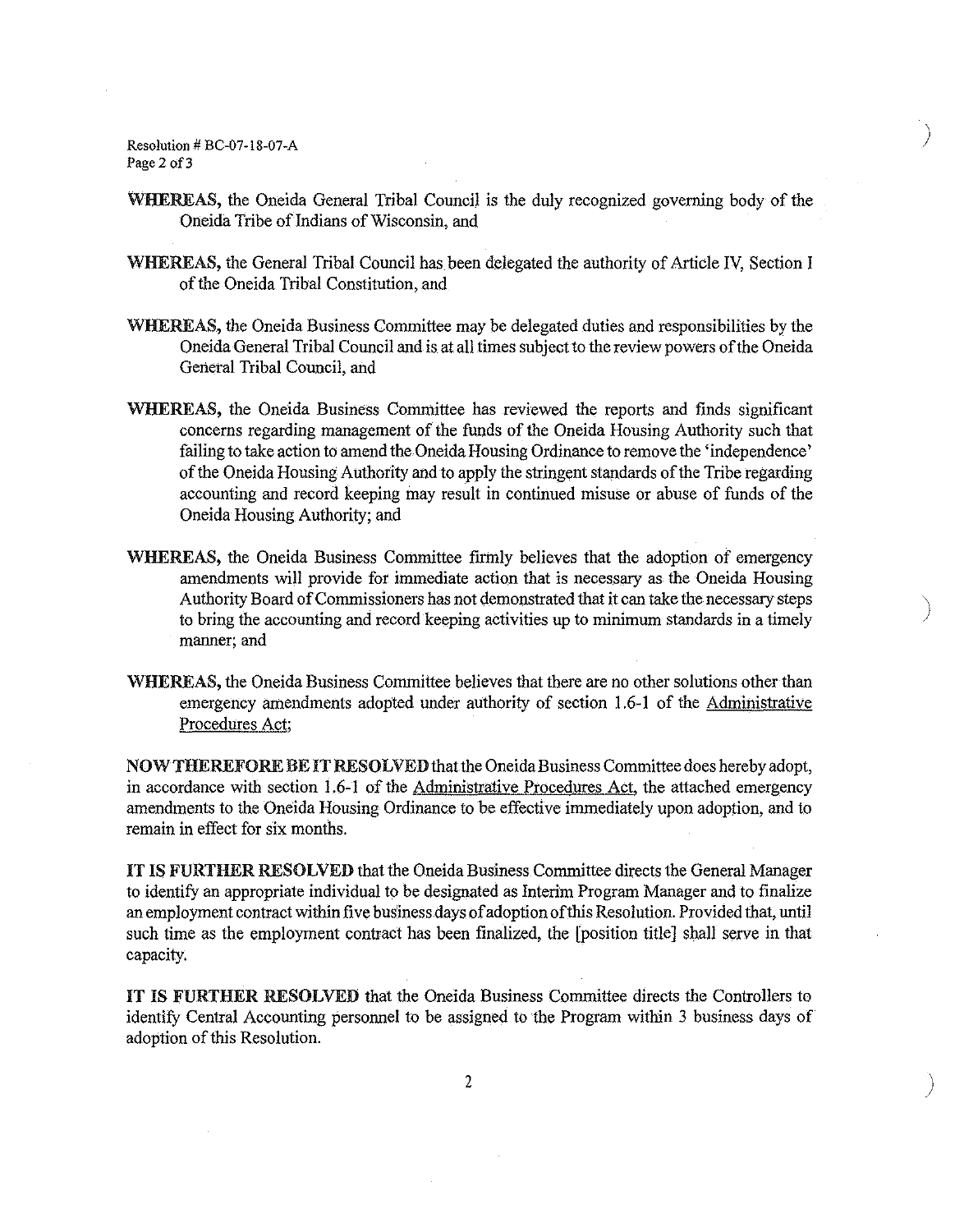Resolution # BC-07-l8-07-A Page 3 of 3

IT IS FURTHER RESOLVED that the Oneida Business Committee directs the Controllers to present the appropriate documents to amend bank account authorizations, and directs the Oneida Housing Authority Finance Director to notify the Controllers of existing bank accounts.

IT IS FURTHER RESOLVED that the Oneida Business Committee directs that this Resolution be presented to all banking institutions as proof of change in authorizations and that no further withdrawals or transfers from any accounts of the Oneida Housing Authority may be made until such time as amended bank account authorizations are presented.

IT IS FURTHER RESOLVED that the Oneida Business Committee directs that employees of the Oneida Housing Authority are hereby provided protection from retaliation in regards to compliance with all directives in this Resolution and attached emergency amendments. Provided further, that employees shall be subject to the grievance and complaint procedures of the Oneida Tribe's Personnel Policies and Procedures during the period of these emergency amendments.

rr IS FINALLY RESOLVED that the Oneida Business Committee hereby dissolves the Oneida Housing Authority Board of Commissioners effective immediately.

### CERTIFICATION

I, the undersigned, as Secretary of the Oneida Business Committee, hereby certify that the Oneida Business Committee is composed of 9 members of whom 5 members constitute a quorum. 7 members were present at a meeting duly called, noticed and held on the  $^{18th}$  day of 2007; that the foregoing resolution was duly adopted at such meeting by a vote of  $\overline{6}$  members for;  $\overline{0}$  members against, and  $\overline{\phantom{a}0\phantom{a}}$  members not voting; and that said resolution has not been rescinded or amended in any way.

Patricia Hoeft, Secret Oneida BUsinessCommittee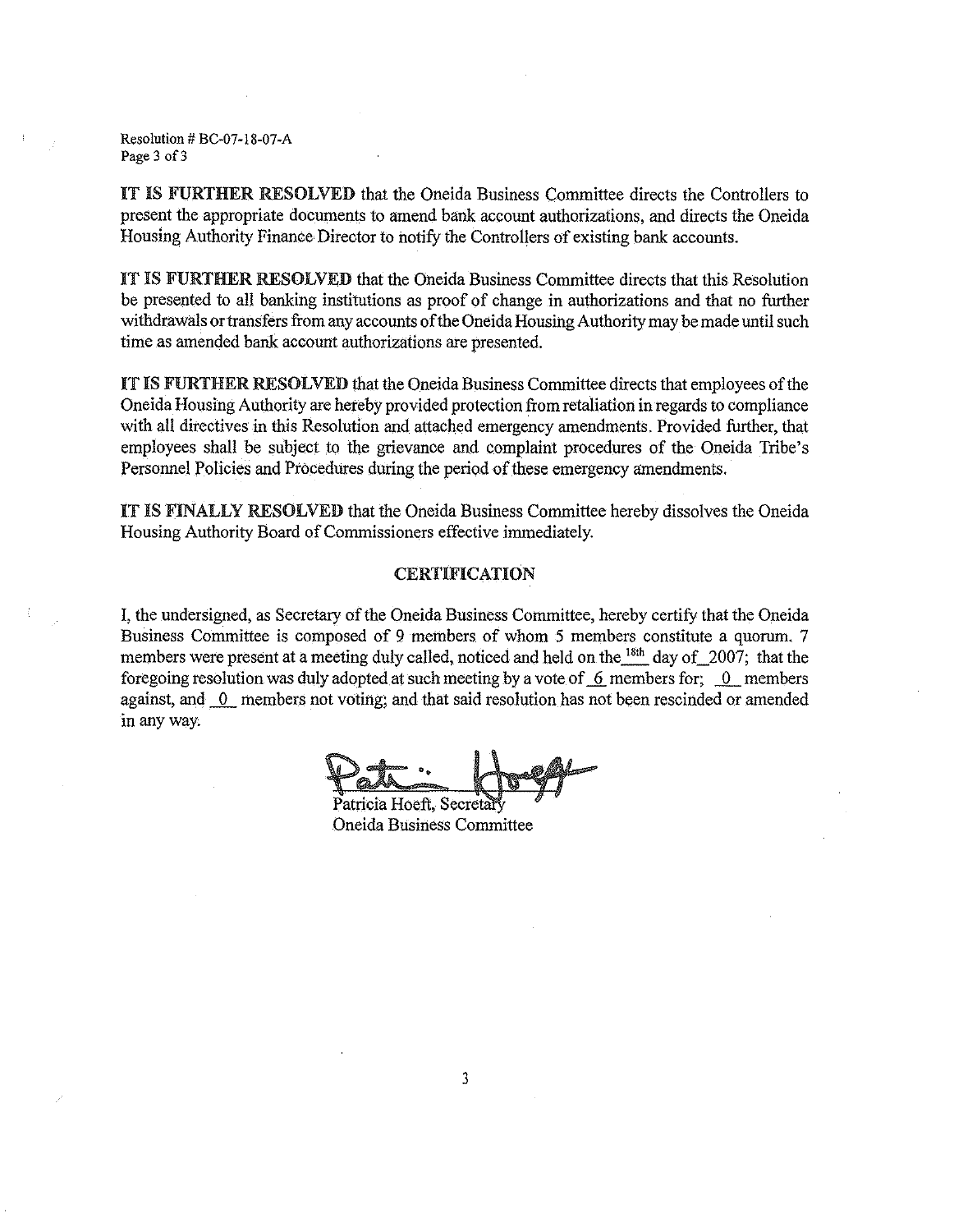**Current OneidaHousing Authority Ordinance - With Proposed Emergency Amendments" July 10,2007**

#### **ORDINANCE**

)

)

)

Pursuant to the authority vested in the Oneida Tribe by its Constitution, and particularly by Article IV, Sections  $I(a)$ , (c), & (g) thereof, and its authority to provide for the health, safety, morals, and welfare of the Tribe, the Tribal Business Committee of the Oneida Tribe of Indians of Wisconsin hereby establishes a public body known as the Oneida Housing Authority (hereinafter referred to as the Authority), *a housing program (Program) for the purposes of managing NAHASDA funds and non-programfunds,* and enacts this ordinance which shall establish the purposes, powers and duties of the Authority *Program*.

In any suit, action or proceeding involving the validity or enforcement of or relating to any of-its existing Contracts, the Authority *Oneida Business Committee shall affirm existing contracts and require future contracts to be processed in accordance with the Tribe's policies.* shall be **conclusively** deemed to have become established and authorized to transact business and exercise its powers upon proof of the adoption of this ordinance. A copy of the ordinance duly certified by **theSecretary** of the **Council shall be adruissiblc in evidence in any suit, action or proceeding.**

### **ARTICLE I. DECLARATION OF NEED**

It is hereby declared:

1. That there exists on the Oneida Reservation insanitary, unsafe, and overcrowded dwelling accommodations; that there is a shortage of decent, safe and sanitary dwelling accommodations available at rents or prices which persons of low income can afford; and that such shortage forces such persons to occupy insanitary, unsafe and overcrowded dwelling accommodations;

2. That these conditions cause an increase in and spread of disease and crime and constitute a menace to health, safety, morals and welfare; and that these conditions necessitate excessive and disproportionate expenditures of public funds for crime prevention and punishment, public health and safety protection, fire and accident prevention, and other public services and facilities;

3. That the shortage of decent, safe and sanitary dwellings for persons of low income cannot be relieved through the operation of private enterprise;

4. That the providing of decent, safe, and sanitary dwelling accommodations for persons of low income are public uses and purposes for which money may be spent and private property acquired and are governmental functions of Tribal concern;

5. That residential construction activity and a supply of acceptable housing are important factors to general economic activity, and that the undertakings authorized by this ordinance to aid the production ofbetter housing and more desirable neighborhood and communitydevelopment at lower costs will make possible a more stable and larger volume of residential construction and housing supply which will assist materially in achieving full employment; and

6. That the necessity in the public interest for the provisions hereinafter enacted is hereby declared as a matter of legislative determination.

#### **ARTICLE II. PURPOSES**

The Authority *Program* shall be organized and operated for the purposes of:

I. Remedying unsafe and insanitary housing conditions that are injurious to the public health, safety and morals;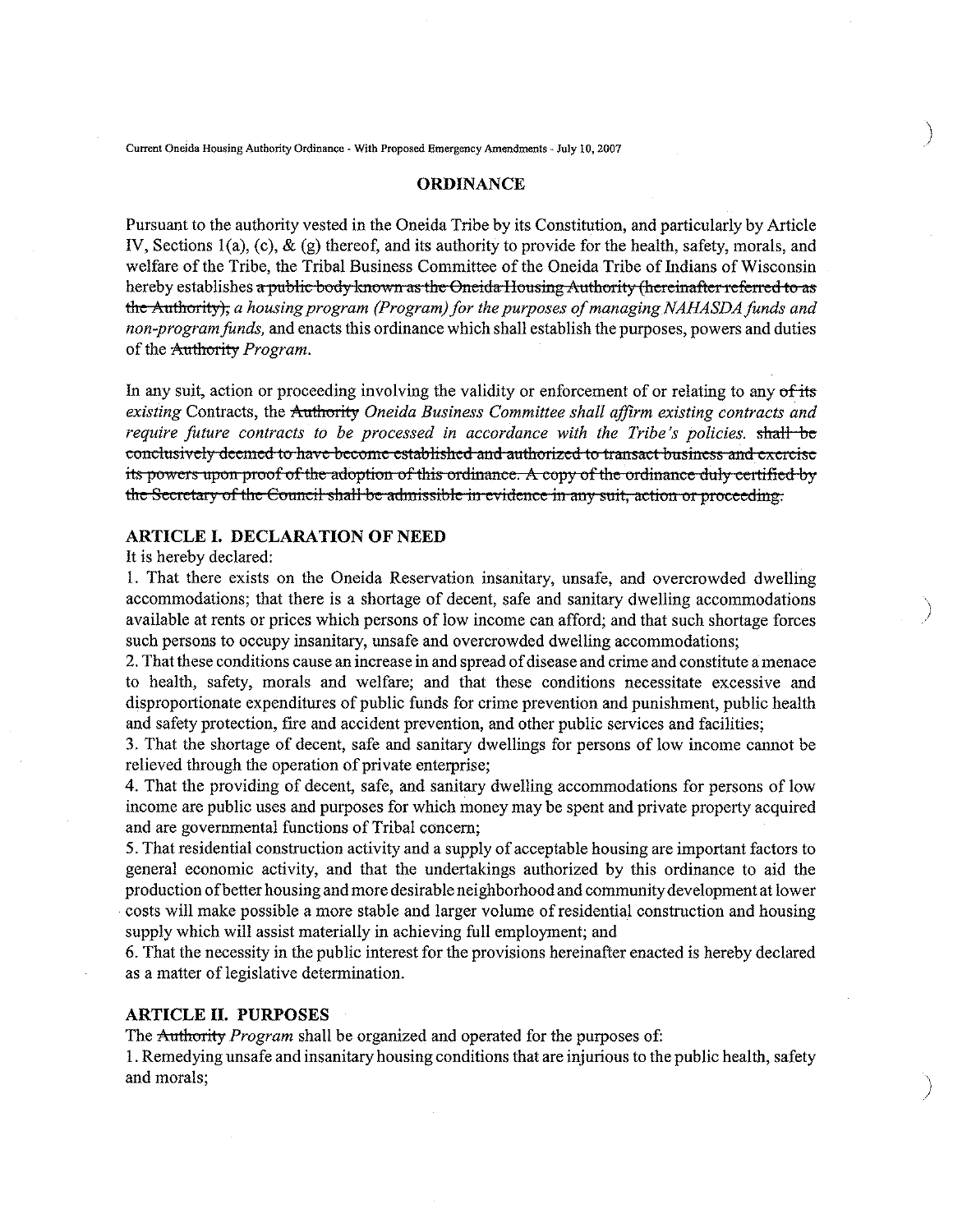**Current Oneida HousingAuthority Ordinance With Proposed Emergency Amendments \* July10, 2007**

2. Alleviating the acute shortage of decent, safe and sanitary dwellings for persons of low income; and

3. Providing employment opportunities through the construction, reconstruction, improvement, extension, alteration or repair and operation of low income dwellings.

## **ARTICLE III. DEFINITIONS**

The following terms, wherever used or referred to in this ordinance, shall have the following respective meanings, unless a different meaning clearly appears from the context:

"Area of Operation" means all areas within the jurisdiction of the Tribe.

## "Board" means the Board of Commissioners of the Authority.

"Council" means the Oneida Tribal Business Committee.

- "Federal Government" includes the United States of America, the Department of Housing and Urban Development, or any other agency or instrumentality, corporate or otherwise of the United States of America.
- "Homebuyer" means a person(s) who has executed a lease-purchase agreement with the Authority *Program,* and who has not yet achieved home ownership.
- "Housing Project" or "Project" means any work or undertaking to provide or assist in providing (by any suitable method, including but not limited to: rental; sale of individual units in single or multifamily structures under conventional condominium, or cooperative sales contracts or lease-purchase agreements; loans; or subsidizing of rentals or charges) decent, safe and sanitary dwellings, apartments, or other living accommodations for persons of low income. Such work or undertaking may include buildings, land, leaseholds, equipment, facilities, and other real or personal property for necessary, convenient, or desirable appurtenances, for streets, sewers, water service, utilities, parks, site preparation or landscaping, and for administrative, community, health, recreational, welfare, or other purposes. The term "housing project" or "project" also may be applied to the planning of the buildings and improvements, the acquisition of property or any interest therein, the demolition of existing structures, the construction, reconstruction, rehabilitation, alteration or repair of the improvements or other property and all other work in connection there with, and the term shall include all other real and personal property and all tangible or intangible assets held or used in connection with the housing project.
- "Obligations" means any notes, bonds, interim certificates, debentures, or other forms of obligation issued by the Authority *Program* pursuant to this ordinance.
- "Obligee" includes any holder of an obligation, agent or trustee for any holder of an obligation or lessor demising to the Authority *Program* property used in connection with a project, or any assignee or assignees ofsuch lessor's interest or any part thereof, and the Federal government when it is a party to any contract with the Authority *Program* in respect to a housing project.
- "Persons of low income" means persons or families who cannot afford to pay enough to cause private enterprise in their locality to build an adequate supply of decent, safe, and sanitary dwellings for their use.
- *"Program" means the semi-independent entity created out o(the prior Oneida Housing Authority. The Program shall maintain its EmploverIdentification Number and legal status untilsuch time as final action is taken, or the emergency amendments are repealed or expire.*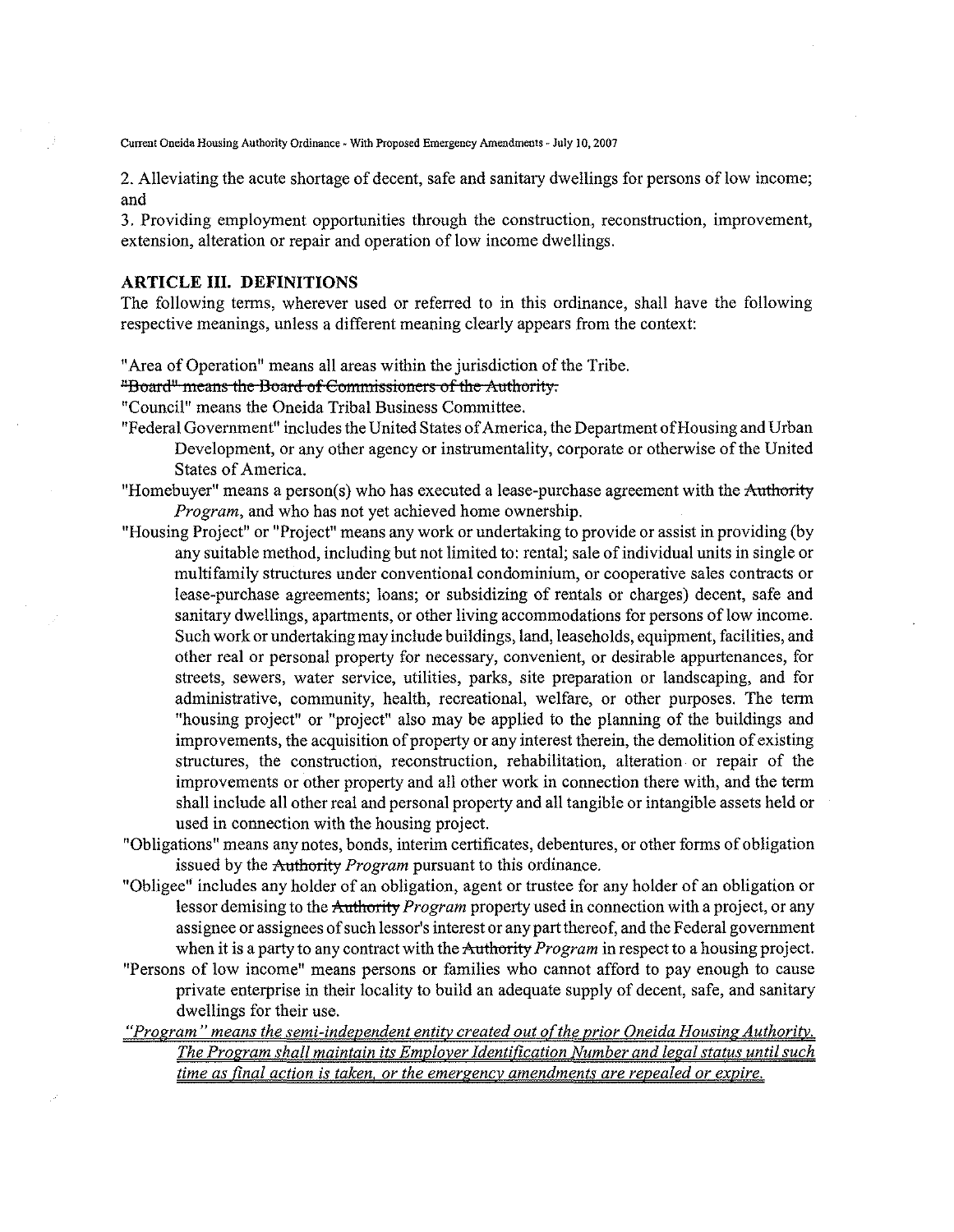Current Oneida Housing Authority Ordinance - With Proposed Emergency Amendments - July 10, 2007

#### **ARTICLE IV. <del>BOARD OF COMMISSIONERS</del>** Program

1.  $(a)$ (1) The affairs of the Authority Program shall be managed by  $\pi$  Board of Commissioners composed of seven persons an interim program director recommended by the General Manager and appointed by the Oneida Business Committee under an employment contract which shall extend until such time as permanent amendments to this ordinance are adopted, or until such time as the Oneida Housing Authority Board of Commissioners is re-authorized.

> (2) The Board members shall be appointed, and may be reappointed, by the Council. A certificate of the Secretary of the Council as to the appointment or reappointment of any commissioner shall be conclusive evidence of the due and proper appointment of the commissioner.

> (3) A commissioner may be a member or non-member of the Tribe, and may be a member or non-member of the Tribal Council.

> (4) No person shall be barred from serving on the Board because he is a tenant or homebuyer in a housing project of the Authority, and such commissioner shall be entitled to fully participate in all meetings concerning matters that affect all of the tenants or homebuyers, even though such matters affect him as well. However, no such commissioner shall be entitled or permitted to participate in or be present at any meeting (except in his capacity as a tenant or homebuyer), or to be counted or treated as a member of the Board, concerning any matter involving his individual rights, obligations or status as a tenant or homebuyer.

(b) The term of office shall be four years and staggered. When the Board is first established, one member's term shall be designated to expire in one year, another to expire in two years, a third to expire in three years, and the last two in four years. Thereafter, all appointments shall be for four years, except that in the case of a prior vacancy, an appointment shall be only for the length of the unexpired term. Each member of the Board shall hold office until his successor has been appointed and has qualified.

(c) The Council shall name one of the Commissioners as Chairman of the Board. The Board shall elect from among its members a Vice-Chairman, a Secretary, and a Treasurer; and any member may hold two of these positions. In the absence of the Chairman, the Vice-Chairman, shall preside; and in the absence of both the Chairman and the Vice-chairman, the Secretary shall preside.

(d) A member of the Board may be removed by the appointing power for serious inefficiency or neglect of duty or for misconduct in office, but only after a hearing before the appointing power and only after the member has been given a written notice of the specific charges against him at least 10 days prior to the hearing. At any such hearing, the member shall have the opportunity to be heard in person or by counsel and to present witnesses in his behalf. In the event of removal of any Board member, a record of the proceedings, together with the charges and findings thereon, shall be filed with the appointing power and a copy thereof sent to the appropriate office of the Department of Housing and Urban Development.

(e) The Commissioners shall not receive compensation for their services but shall be entitled to compensation for expenses, including travel expenses, incurred in the discharge of their duties-

 $(f)$  A majority of the full Board (i.e., notwithstanding the existence of any vacancies) shall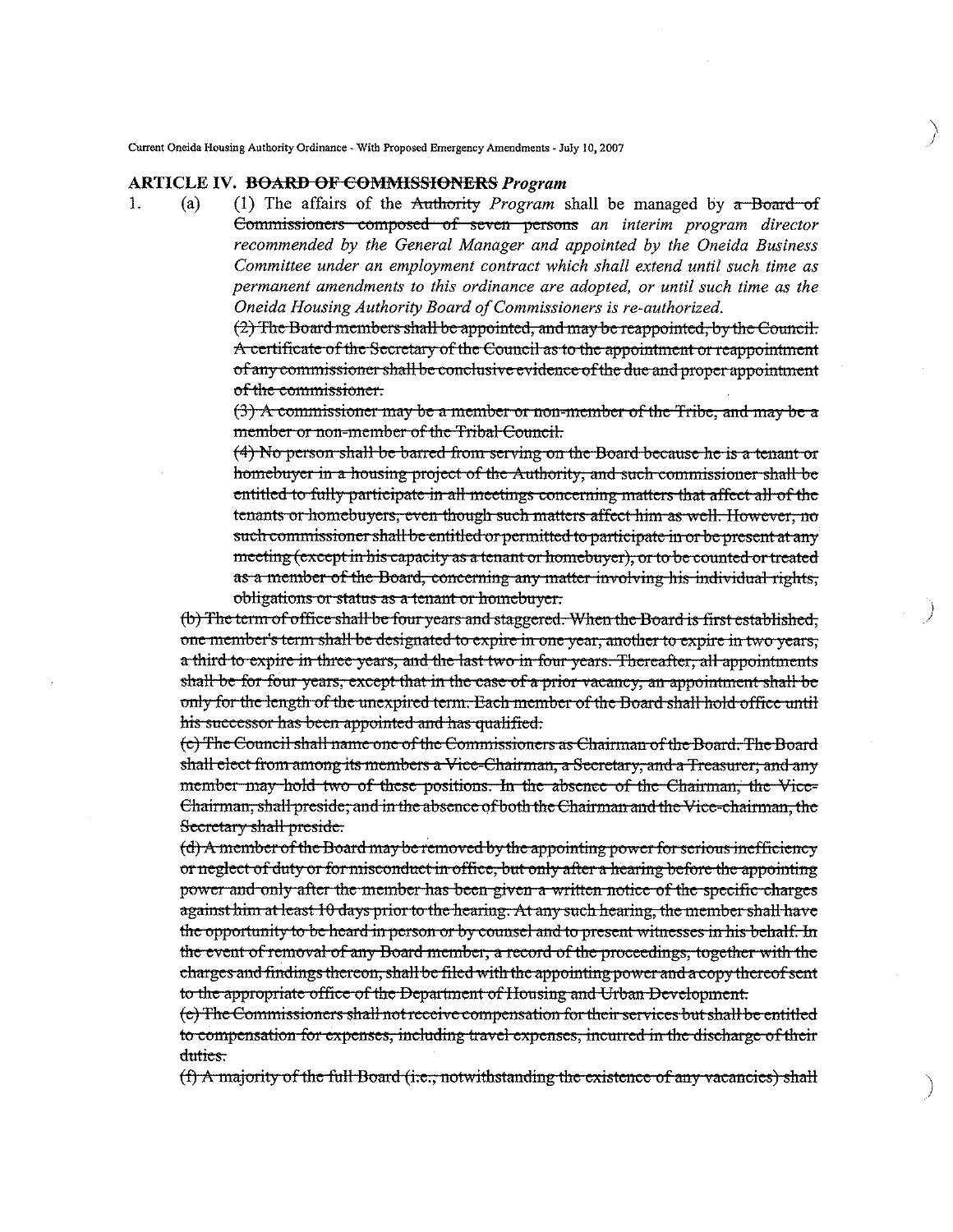constitute a quorum for the transaction of business, but no Board action shall be taken by a vote of less than a majority of such full Board.

 $(g)$  The Secretary shall keep complete and accurate records of all meetings and actions taken by the Board.

(h) The Treasurer shall keep full and accurate financial records, make periodic reports to the Board, and submit a complete annual report, in written form, to the council as required by Article VII. Section 1, of this ordinance.

2. Meetings of the Board shall be held at regular intervals as provided in the by-laws. Emergency meetings may be held upon 24 hours actual notice and business transacted, provided that not less than a majority of the full Board concurs in the proposed action.

### **ARTICLE V. POWERS**

1. The Authority Program shall have perpetual succession in its corporate name exist until such time as permanent amendments are presented and adopted.

2. The Council hereby gives its irrevocable consent Oneida Business Committee re-affirms the authorization to sue and be sued in regards to contained in existing contracts, claims or obligations and directs that all future contracts, claims and/or obligations be required to obtain Oneida Business Committee prior authorization in accordance with Tribal policies and procedures. Such contracts authorizations regarding the authority to sue and be sue shall be limited to the available assets of the Program, to allowing the Authority to sue and be sued in its corporate name, upon any contract, claim or obligation arising out of its activities under this ordinance and hereby authorizes the Authority to agree by contract to waive any immunity from suit which it might otherwise have; but the Tribe shall not be liable for the debts or obligations of the Authority.

3. The Authority Program shall have the following powers which it may exercise consistent with the purposes for which it is established:

(a) To adopt and use a corporate seal.

(b) To enter into agreements, contracts and understandings with any governmental agency, federal, state or local (including the Council) or with any person, partnership, corporation or Indian tribe; and to agree to any conditions attached to Federal financial assistance *subject* to final approval of the Oneida Business Committee.

(c) To agree, notwithstanding anything to the contrary contained in this ordinance or in any other provision of law, to any conditions attached to federal financial assistance relating to the determination of prevailing salaries or wages or payment of not less than prevailing salaries or wages or compliance with labor standards, in the development or operation of projects; and the Authority *Program* may include in any contract let in connection with a project stipulations requiring that the contractor and any subcontractors comply with requirements as to minimum salaries or wages and maximum hours of labor, and comply with any conditions which the federal government may have attached to its financial aid to the project subject to final approval of the Oneida Business Committee.

(d) To recommend to the Oneida Business Committee that the Tribe obligate itself, in any contract with the federal government for annual contributions to the Authority Program, to convey to the federal government possession of or title to the project to which such contract relates, upon the occurrence of a substantial default (as defined in such contract) with respect to the covenants or conditions to which the Authority Program is subject; and such contract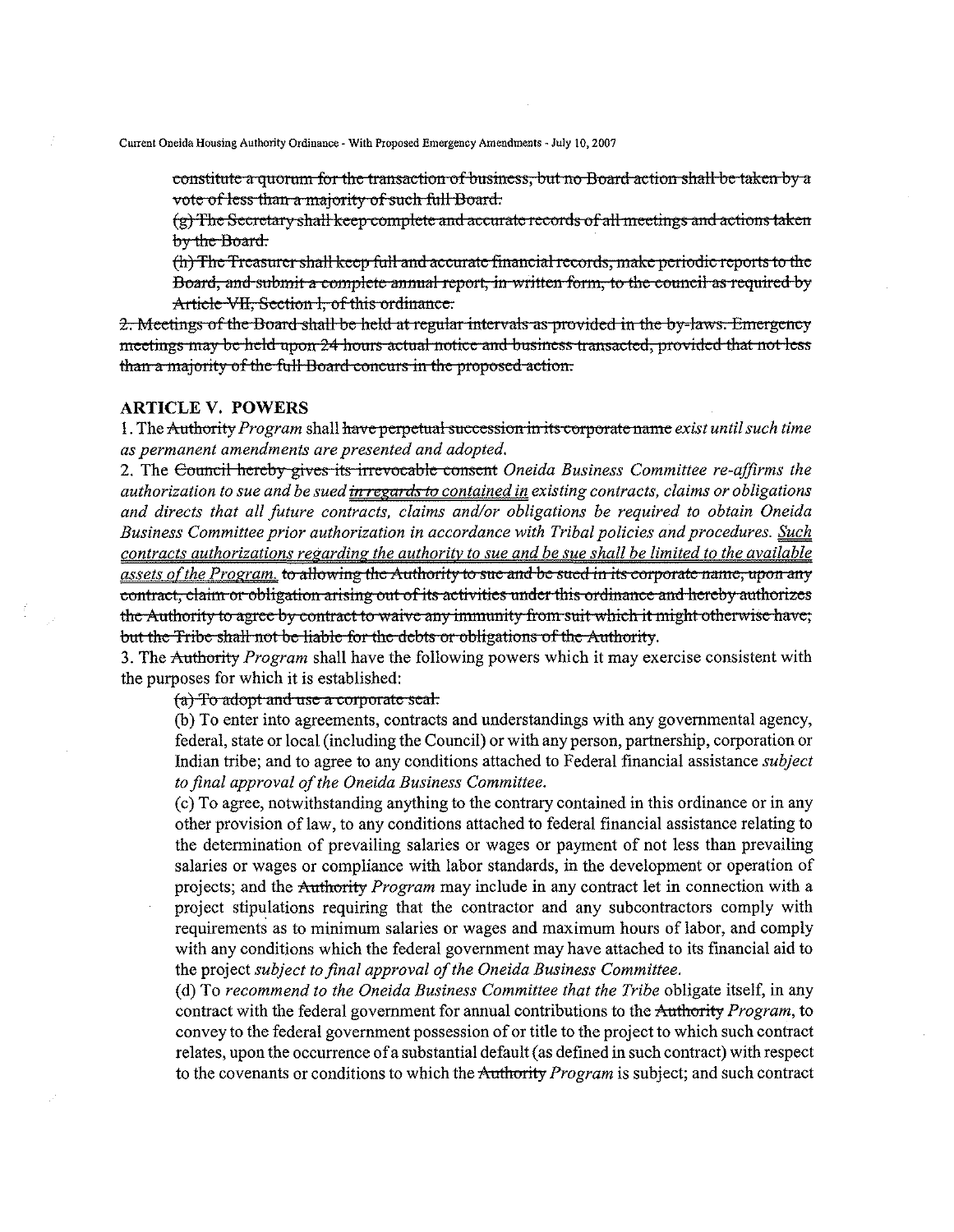**Current Oneida Housing Authority Ordinance With Proposed Emergency Amendments" July10,2007**

may further provide that in case of such conveyance, the federal government may complete, operate, manage, lease, conveyor otherwise deal with the project and funds in accordance with the terms of such contract. Provided, that the contract requires that, as soon as practicable after the federal government is satisfied that all defaults with respect to the project have been cured and that the project will thereafter be operated in accordance with the terms ofthe contract, the federal government shall reconvey to the Authority *Program* the project as then constituted.

)

)

', )

(e) To lease property from the Tribe and others for such periods as are authorized by law, and to hold and manage or to sublease the same *subject to the authority and responsibilities of the Land Commission under the Real Property Law.*

 $(f)$  To borrow or lend money, to issue temporary or long term evidence of indebtedness and **to** repay the same. Obligations shall be issued and repaid in accordance with the provisions of Article VI of this ordinance.

 $(g)$  To pledge the assets and receipts of the Authority as security for debts; and to acquire, sell, lease, exchange, transfer or assign personal property or interests therein.

(h) To purchase land or interests in land or take the same by gift; to lease land or interests in land to the extent provided by law.

(i) To undertake and carry out studies and analyses of housing needs, to prepare housing plans, to execute the same, to operate projects and to provide for the construction, reconstruction, improvement, extension, alteration or repair of any project or any part thereof.

(j) With respect to any dwellings, accommodations, lands, buildings or facilities embraced within any project (including individual cooperative or condominium units); to lease or rent, sell, enter into lease-purchase agreements or leases with option to purchase; to establish and revise rents or required monthly payments; to make rules and regulations concerning the selection of tenants or homebuyers, including the establishment of priorities, and concerning the occupancy, rental, care and management ofhousing units; and to make such further rules and regulations as the Board *Program* may deem necessary and desirable to effectuate the powers granted by this ordinance.

(k) To finance purchase ofa home by an eligible homebuyer in accordance with regulations and requirements of the Department of Housing and Urban Development.

(1) To terminate any lease or rental agreement or lease purchase agreement when the tenant or homebuyer has violated the terms of such agreement, or failed to meet any of its obligations thereunder, or when such termination is otherwise authorized under the provisions of such agreement; and to bring action for eviction against such tenant or homebuyer.

(m) To establish income limits for admission that insure that dwelling accommodations in a housing project shall be made available only to persons of low income.

(n) To purchase insurance from any stock or mutual company for any property or against any risk or hazards.

(o) To invest such funds as are not required for immediate disbursement.

(P) *Until such time aspermanent amendments are adopted, or the Oneida Housing Authority Board ofCommissioners* is *reauthorized, the existing* To establish and maintain such bank accounts as may be necessary or convenient of the Oneida Housing Authority shall be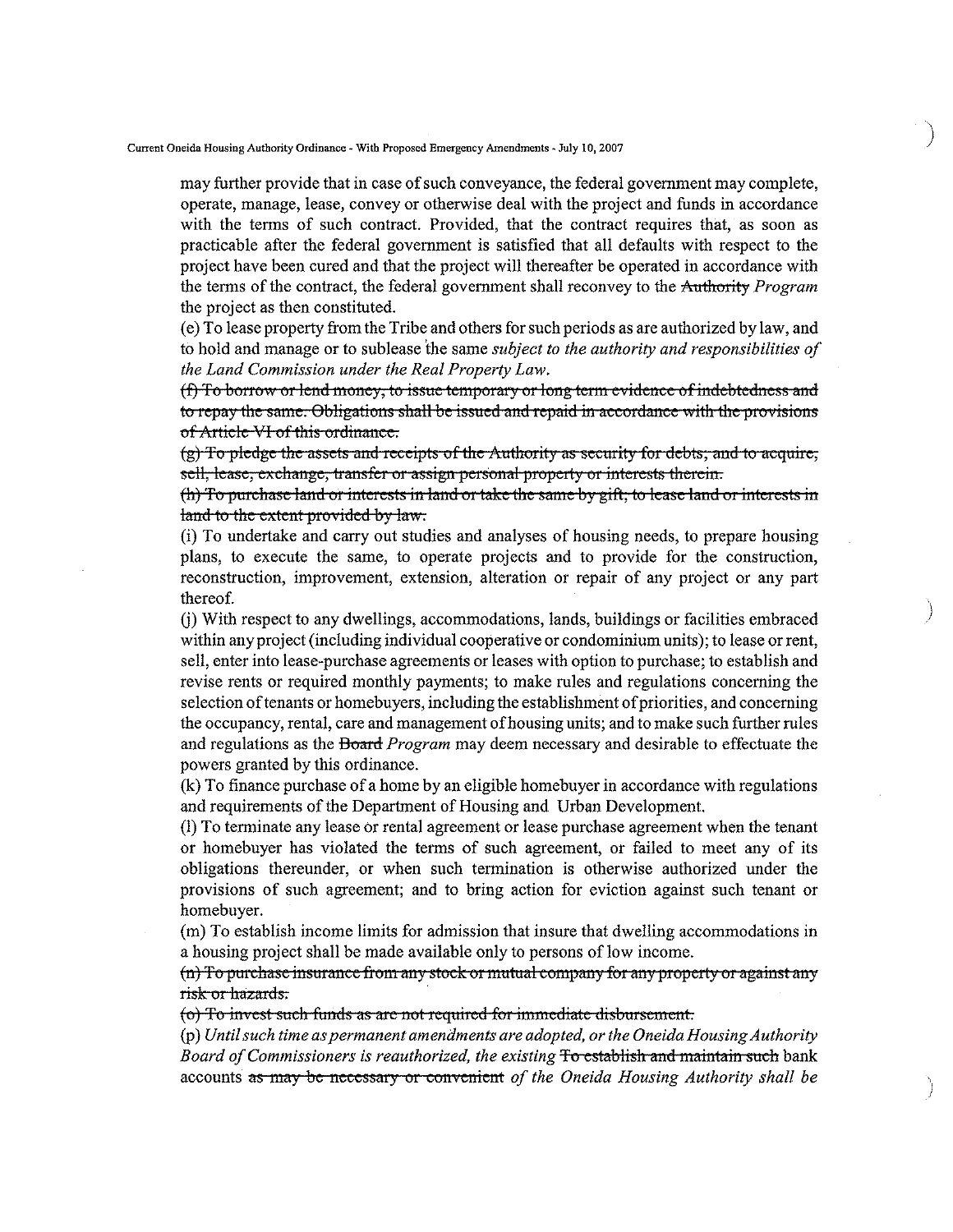#### *maintained.*

(q) To employ an executive director, technical and maintenance personnel and such other officers and employees, permanent or temporary, as the Authority *Program* may require; and to delegate to such officers and employees such powers or duties as the Board *Program Director* shall deem proper.

 $(r)$  To take such further actions as are commonly engaged in by public bodies of this character as the Board may deem necessary and desirable to effectuate the purposes of the Authority.

**(5)To join or cooperate with any otiler public housing agency 01 agencies operating undcr** the laws or ordinances of a State or another tribe in the exercise, either jointly or otherwise, of any or all of the powers of the Authority and such other public housing agency or agencies for the purpose of financing (including but not limited to the issuance of notes or other obligations and giving security therefore), planning, undertaking, owning, constructing, operating~ **or contracting with respecttoahousingproject or projects oftfle AUUlOlity or such** other public housing agency or agencies. For such purpose, the Authority may by resolution **prcscribc and authorize any other public housing agency or agencies, so joining or** cooperating with the Authority, to act on the Authority's behalf with respect to any or all powers, as the Authority's agent or otherwise, in the name of the Authority or in the name **ofsuch agency <sup>01</sup> agencies.**

(t) To adopt such bylaws as the Board deems necessary and appropriate.

4. It is the purpose and intent of this ordinance to authorize the Authority *Program* to do any and all things necessary or desirable to secure the financial aid or cooperation ofthe Federal government in the undertaking, construction, maintenance or operation of any project by the Authority *Program*, *and subject to final approval and/or acceptance by the Oneida Business Committee.*

5. No ordinance or othcr cnaetment *Until such time as permanent amendments are made to this Ordinance, laws, policies andprocedures* ofthe Tribe with respect to the acquisition, operation, or disposition of Tribal property shall be applicable to the Authority *Program* in its operations pursuant to this ordinance.

### **ARTICLE VI. OBLIGATIONS**

1. The Authority may issue obligations from time to time in its discretion for any of its purposes and may also issue refunding obligations for the purpose of paying or retiring obligations previously issued by it. The Authority may issue such types of obligations as it may determine, including obligations on which the principal and interest are payable.

**(a) exclusively fIorn the inCOllle and revenues** ofthe **project financed with tite proceeds of** such obligations, or with such income and revenues together with a grant from the federal **go vcr1lluent in aid of suchproject,**

(b) exclusively from the income and revenues of certain designated projects whether or not they were financed in whole or in part with the proceeds of such obligations; or

(c) from its revenues generally.

Any of such obligations may be additionally secured by a pledge of any revenues of any project or other property of the Authority Program,

2. Neither the commissioners of the Authority *Program* nor any person executing the obligations shall be liable personally on the obligations by reason of issuance thereof.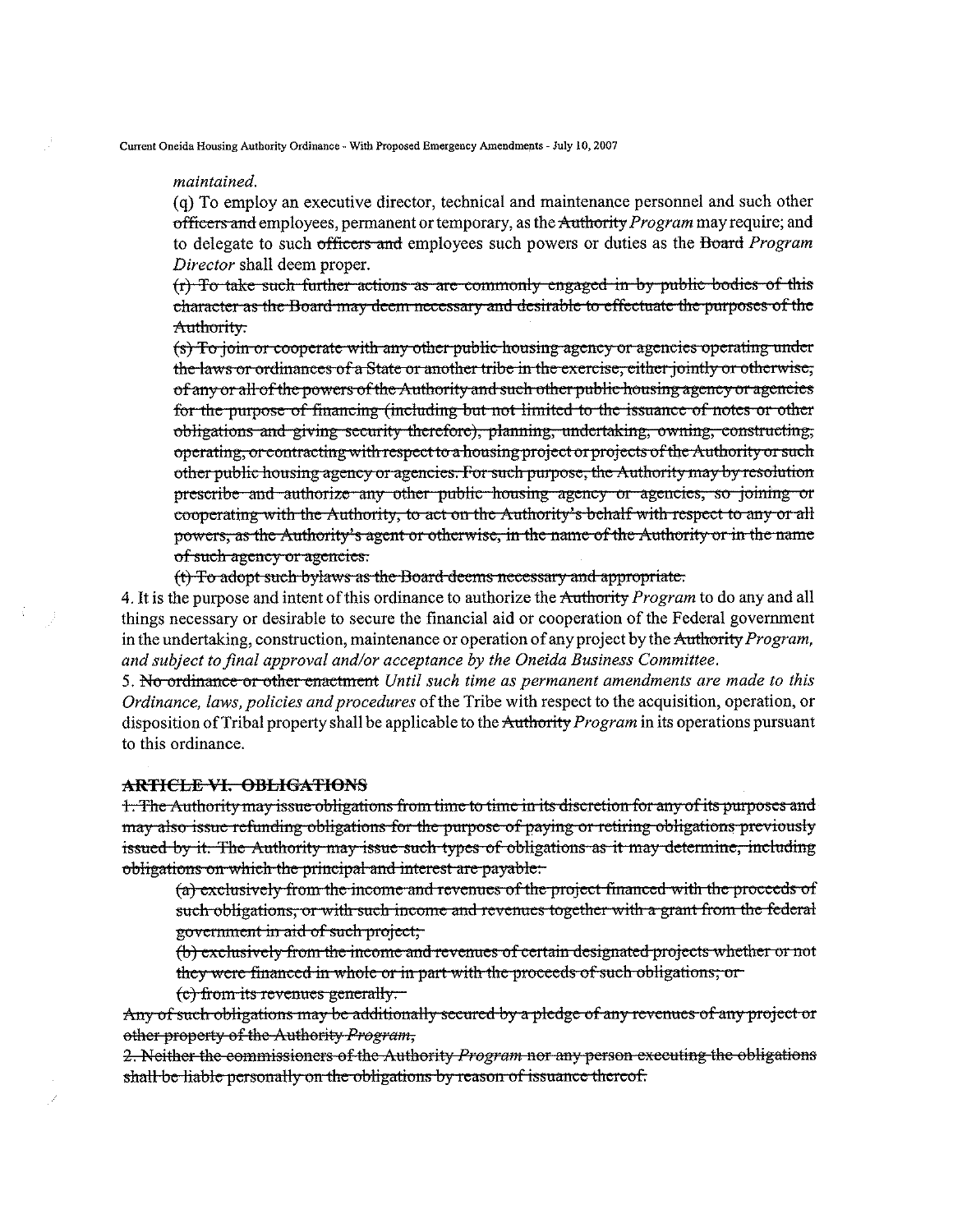**Current Oneida Housing Authority Ordinance - With Proposed Emergency Amendments - July10, 2007**

3. The notes and other obligations of the *prior Oneida Housing* Authority shall not be a debt of the Tribe and the obligations shall so state on their face. *Provided that, the Oneida Business Committee shall recognize current existing notes and obligations as notes and obligations ofthe Program to the extent authorized in Article V. Section 2.*

)

 $\overline{\phantom{a}}$ )

)

4. Obligations of the *prior Oneida Housing* Authority are declared to be issued for an essential public and governmental purpose and to be public instrumentalities and, together with interest thereon and income therefrom, shall be exempt from taxes imposed by the Tribe. The tax exemption provisions of this ordinance shall be considered part of the security for the repayment of obligations and shall constitute, by virtue of this ordinance and without necessity of being restated in the obligations, a contract between

(a) the Authority *Program* and the Tribe, and

(b) the holders of obligations and each of them, including all transferees of the obligations from time to time.

5. Obligations shall be issued and sold in the following manner:

(a) Obligations of the Authority shall be authorized by a resolution adopted by the vote of a majority of the full Board and may be issued in one or more series.

(b) The obligations shall bear such dates, mature at such times, bear interest at such rates, be in such denominations, be in such form, either coupon or registered, carry such conversion or registration privileges, have such rank or priority, be executed in such manner, be payable in such medium of payment and at such places, and be subject to such terms of redemption, with or without premium, as such resolution may provide:

(c) The obligations may be sold at public or private sale at not less than par.

**(d)** In case any of the commissioners of the Authority whose signatures appear on any **obligations cease to be commissioners before the delivery of such obligations, the signatures** shall, nevertheless, be valid and sufficient for all purposes, the same as if the commissioners had remained in office until delivery.

6. Obligations ofthe Anthotity *Program* shall be fully negotiable. In any suit, action or proceeding involving the validity or enforceability of any obligation of the Authority *Program* or the security therefore, any such obligation reciting in substance that it has been issued by the Anthotity *Program* to aid in financing a project pursuant to this ordinance shall be conclusively deemed to have been issued for such purpose, and the project for which such obligation was issued shall be conclusively deemed to have been planned, located and carried out in accordance with the purpose and provisions of this ordinance.

**7. hi eOlnieetion** ~~ **ith the issuance of obligations <sup>01</sup> ineUilhlg of obligations under leases dnd to secure the payment of such obligations, the Authority subject to the limitations in this ordinance,** may:

(a) Pledge all or any part of its gross or net rents, fees or revenues to which its right then exists or may thereafter come into existence.

(b) Provide for the powers and duties of obligees and limit their liabilities; and provide the terms and conditions on which such obligees may enforce any covenant or rights securing or relating to the obligations.

 $(c)$  Covenant against pledging all or any part of its rents, fees and revenues or against mortgaging any or all of its real or personal property to which its title or right then exists or may thereafter come into existence or permitting or suffering any lien on such revenues or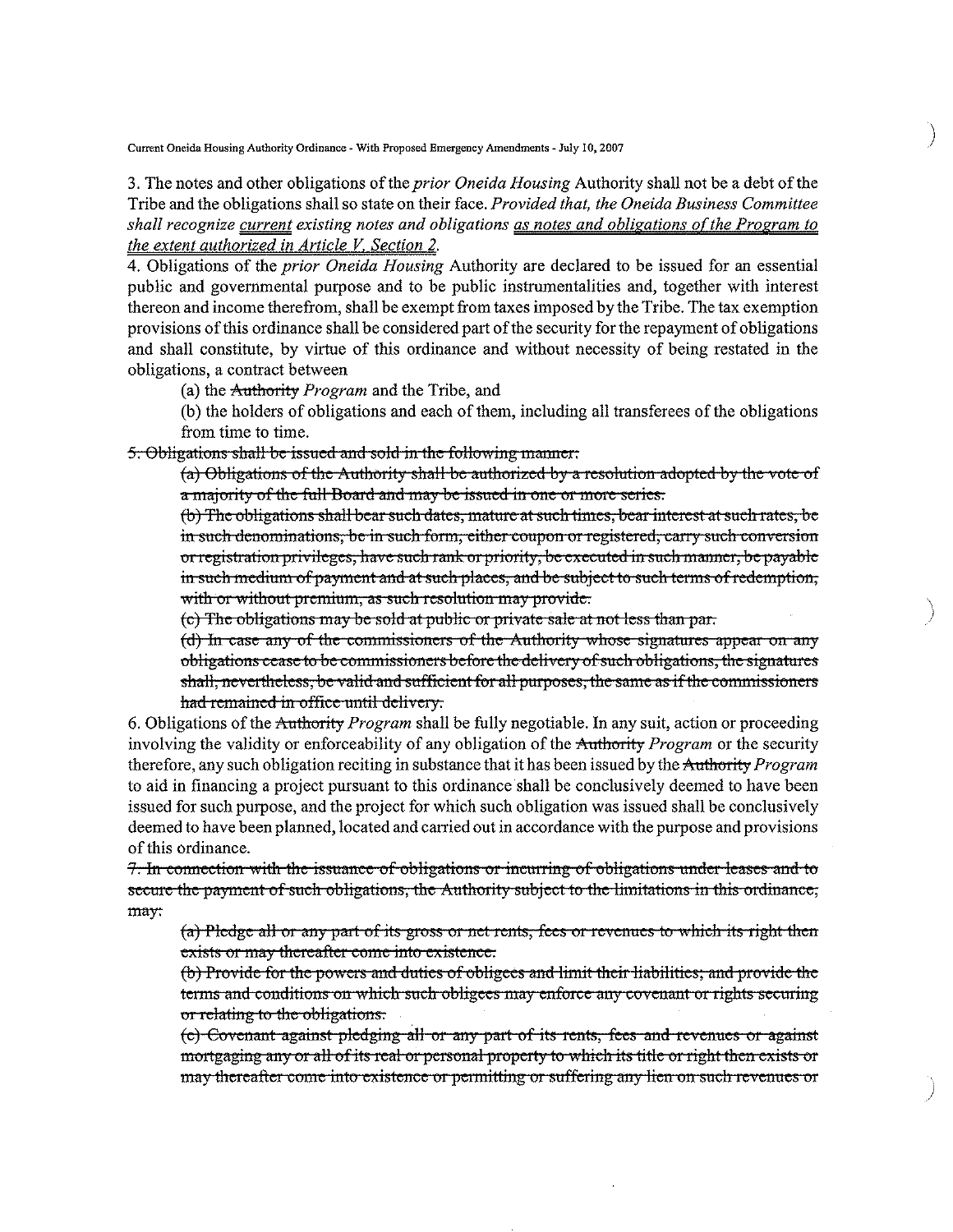#### property.

(d) Covenant with respect to limitations on its right to sell, lease or otherwise dispose of any project or any part thereof.

(e) Covenant as to what other or additional debts or obligations may be incurred by it.

(f) Covenant as to the obligations to be issued and as to the issuance of such obligations in escrow or otherwise, and as to the use and disposition of the proceeds thereof.

(g) Provide for the replacement of lost, destroyed or mutilated obligations.

(h) Covenant against extending the time for the payment of its obligations or interest thereon. (i) Redeem the obligations and covenant for their redemption and provide the terms and conditions thereof.

(j) Covenant concerning the rents and fees to be charged in the operation of a project or projects, the amount to be raised each year or other period of time by rents, fees and other revenues, and as to the use and disposition to be made thereof.

(k) Create or authorize the creation of special funds for monies held for construction or operating costs, debt service, reserves or other purposes, and covenant as to the use and disposition of the monies held in such funds.

(1) Prescribe the procedure, if any, by which the terms of any contract with holders of obligations may be amended or abrogated, the proportion of outstanding obligations the holders of which must consent thereto, and the manner in which such consent may be given.  $(m)$  Covenant as to the use, maintenance and replacement of its real or personal property, the insurance to be carried thereon and the use and disposition of insurance monies.

(n) Covenant as to the rights, liabilities, powers and duties arising upon the breach by it of any covenant, condition or obligation.

(o) Covenant and prescribe as to events of default and terms and conditions upon which any or all of its obligations become or may be declared due before maturity, and as to the terms and conditions upon which such declaration and its consequences, may be waived.

 $(p)$  Vest in any obligees or any proportion of them the right to enforce the payment of the obligations or any covenants securing or relating to the obligations.

(q) Exercise all or any part or combination of the powers granted in this section.

 $(r)$  Make covenants other than and in addition to the covenants expressly authorized in this section, of like or different character.

(s) Make any covenants and do any acts and things necessary or convenient or desirable in order to secure its obligations, or, in the absolute discretion of the Authority Program, tending to make the obligations more marketable although the covenants, acts or things are not enumerated in this section.

# **ARTICLE VII. MISCELLANEOUS**

1. The Authority Program shall submit an annual a monthly report, signed by the Chairman of the Board Program Director, to the Council showing:

- (a) a summary of the  $\frac{1}{2}$  year's past month's activities,
- (b) the financial condition of the Authority Program,
- (c) the condition of the properties,
- (d) the number of units and vacancies,
- (e) any significant problems and accomplishments,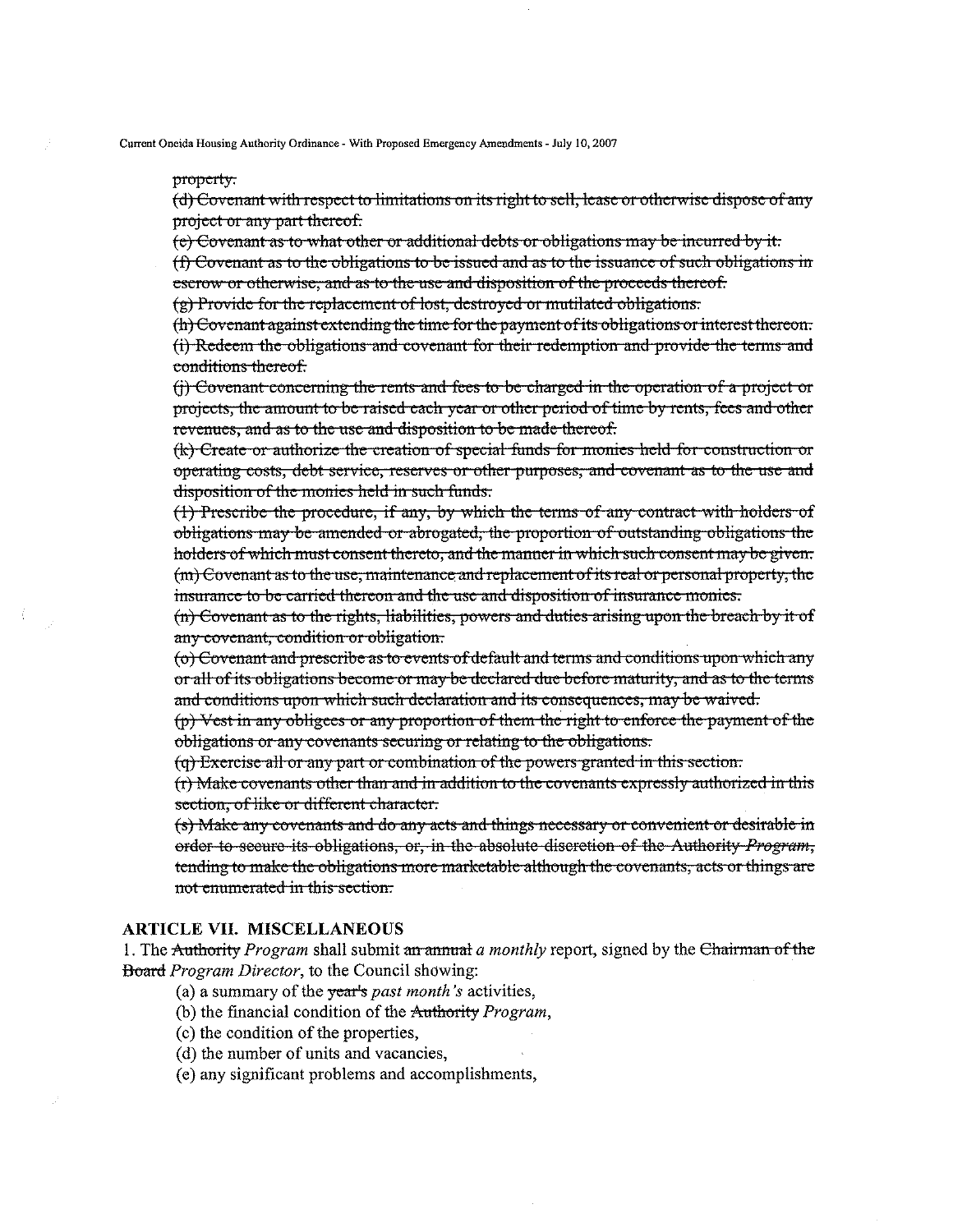**Current OneidaHousingAuthority Ordinance" WithProposed Emergency Amendments" July10, 2007**

- (f) plans for the future,
- *(g) the steps and progress taken to correct accounting and records management activities,*

)

 $\overline{\phantom{a}}$ ;<br>;

- *(h) the steps taken to create necessary policies and proceduresfor the Program,* and
- $(g i)$  such other information as the Authority *Program* or the Council deem pertinent.

2. During his tenure and for one year thereafter, no commissioner, officer or employee ofthe *Prior Oneida Housing* Authority *or the current emergencyProgram,* or any member ofany governing body ofthe Tribe, or any other public official who exercises any responsibilities or functions with regard to the project, shall voluntarily acquire any interest direct or indirect, in any project or in any property included or planned to be included in any project, or in any contract or proposed contract relating to any project, unless prior to such acquisition, he discloses his interest in writing to the Attthority *Program* and such disclosure is entered upon the minutes ofthe Authority *Program,* and the commissioner, officer or employee shall not participate in any action by the Authority *Program* relating to the property or contract in which he has any such interest. If any commissioner, officer or employee of the Authority *Program* involuntarily acquires any such interest, or voluntarily or involuntarily acquired any such interest prior to appointment or employment as a commissioner, officer or employee, the commissioner, officer or employee, in any such event, shall immediately disclose his interest in writing to the Authority *Program,* and such disclosure shall be entered upon the minutes of the Authority *Program,* and the commissioner, officer or employee shall not participate in any action by the Authority *Program* relating to the property or contract in which he has any such interest. Any violation of the foregoing provisions of this section shall constitute misconduct in office. This section shall not be applicable to the acquisition of any interest in obligations of the Authority *Program* issued in connection with any project, or to the execution of agreements by banking institutions for the deposit or handling of funds in connection with a project or to act as trustee under any trust indenture, or to utility services the rates for which are fixed or controlled by a governmental agency, or to membership on the Board as provided in Article IV, Section  $1(a)(4)$ .

3. Each project developed or operated under a contract providing for federal financial assistance shall be developed and operated in compliance with all requirements of such contract and applicable Federal legislation, and with all regulations and requirements prescribed from time to time by the Federal government in connection with such assistance.

4. The Authority *Program* shall obtain or provide for the obtaining of adequate fidelity bond coverage of its officers, agents, or employees handling cash or authorized to sign checks or certify vouchers.

5. The Authority *Program* shall not construct or operate any project for profit.

6. The property of the Authority *Program* is declared to be public property used for essential public and governmental purposes and such property and the Authority *Program* are exempt from all taxes and special assessments of the Tribe.

7. All property including funds acquired or held by the Authority *Program* pursuant to this ordinance shall be exempt from levy and sale by virtue of an execution, and no execution or other judicial process shall issue against the same nor shall any judgment against the Authority *Program* be a charge or lien upon such property. However, the provisions ofthis section shall not apply to or limit the right of obligees to pursue any remedies for the enforcement of any pledge or lien given by the Authority *Program* on its rents, fees or revenues or the right of the federal government to pursue any remedies conferred upon it pursuant to the provision of this ordinance or the right of the Authority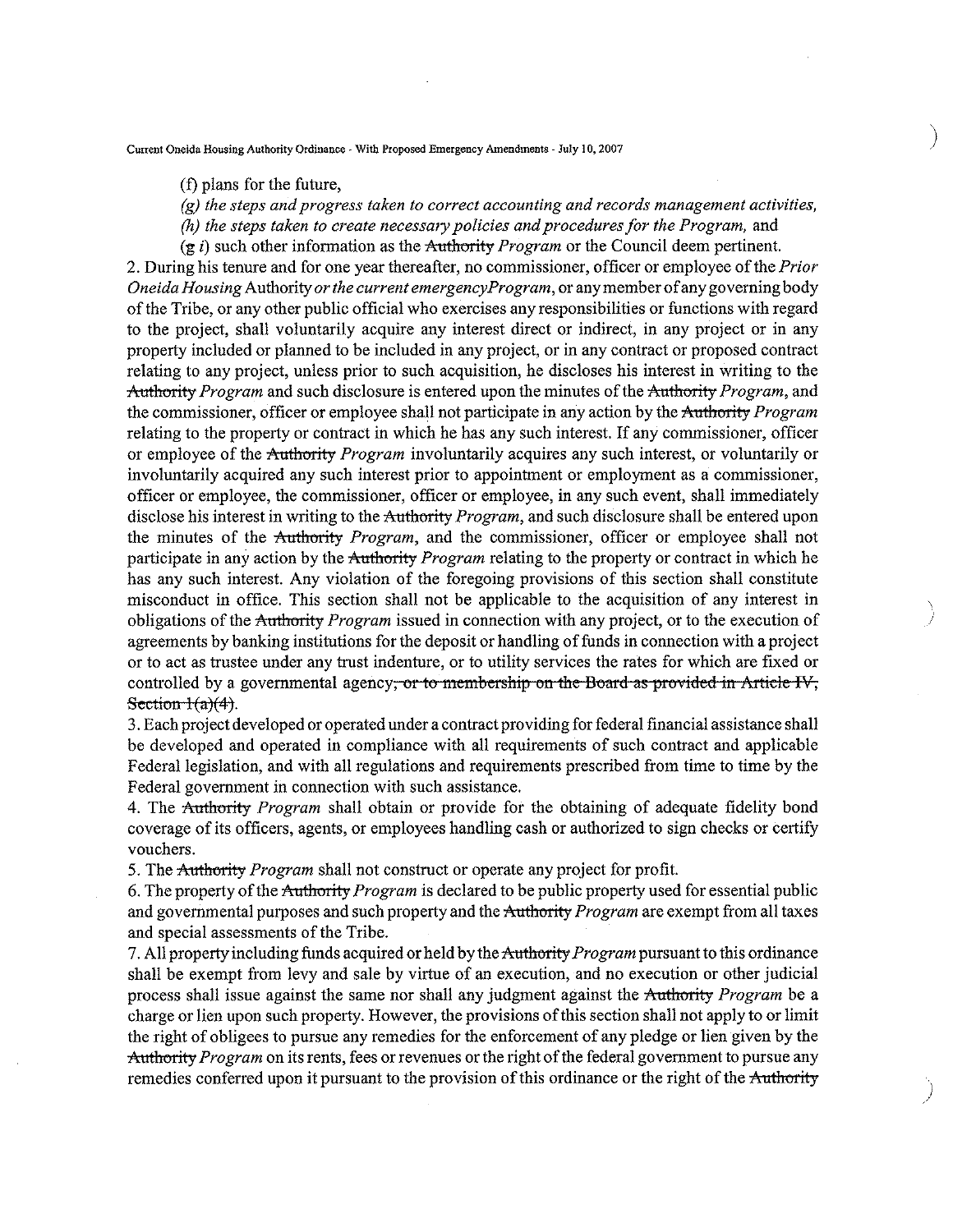**Current Oneida HousingAuthority Ordinance - With Proposed Emergency** Amendments- **July 10, 2007**

*Program* to bring eviction actions in accordance with Article V, Section 3(1).

## **ARTICLE VIII. COOPERATION IN CONNECTION WITH PROJECTS**

1. For the purpose of aiding and cooperating in the planning, undertaking construction or operation of projects, the Tribe hereby agrees that:

(a) It will not levy or impose any real or personal property taxes or special assessments upon the Authority *Program* or any project of the Authority *Program.*

(b) It will furnish or cause to be furnished to the Anthority *Program* and the occupants of projects all services and facilities of the same character and to the same extent as the Tribe furnishes from time to time without cost or charge to other dwellings and inhabitants.

(c) Insofar as it may lawfully do so, it will grant such deviations from any present or future building or housing codes of the Tribe as are reasonable and necessary to promote economy and efficiency in the development and operation of any project, and at the same time safeguard health and safety, and make such changes in any zoning of the site and surrounding territory of any project as are reasonable and necessary for the development and protection of such project, and the surrounding territory.

(d) It will do any and all things within its lawful powers, necessary or convenient to aid and cooperate in the planning, undertaking, construction or operation of projects.

(e) The Tribal Government hereby declares that the powers ofthe Tribal Government shall be vigorously utilized to enforce eviction of a tenant or homebuyer for non payment or other contract violations including action through the appropriate courts.

(f) The Oneida Hearing Appeals Commission shall have jurisdiction to hear appeals offinal decisions on evictions and contact violations of a tenant or homebuyer. The Tribal Government hereby declares that the powers ofthe Oneida Tribe shall be vigorously utilized to enforce eviction of a tenant or homebuyer for nonpayment or other contract violation and that the Oneida Business Committee shall establish appropriate appeal procedures, rules, and regulations.

2. The provisions ofthis Article shall remain in effect with respect to any project, and said provisions shall not be abrogated, changed, or modified without the consent of the Department of Housing and Urban Development, so long as

(a) the project is owned by a public body or governmental agency and is used for low income housing purposes,

(b) any contract between the Authority *Program* and the Department of Housing and Urban Development for loans or annual contributions, or both, in connection with such project, remains in force and effect, or

(c) any obligations issued in connection with such project or any monies due to the Department of Housing and Urban Development in connection with such project remain unpaid, whichever period ends the latest. If at any time title to, or possession of, any project is held by any public body or governmental agency authorized by law to engage in the development or operation of low income housing, including the Federal government, the provisions of this section shall inure to the benefit of and be enforced by such public body or governmental agency.

## **ARTICLE IX. APPROVAL BY SECRETARY OF THE INTERIOR**